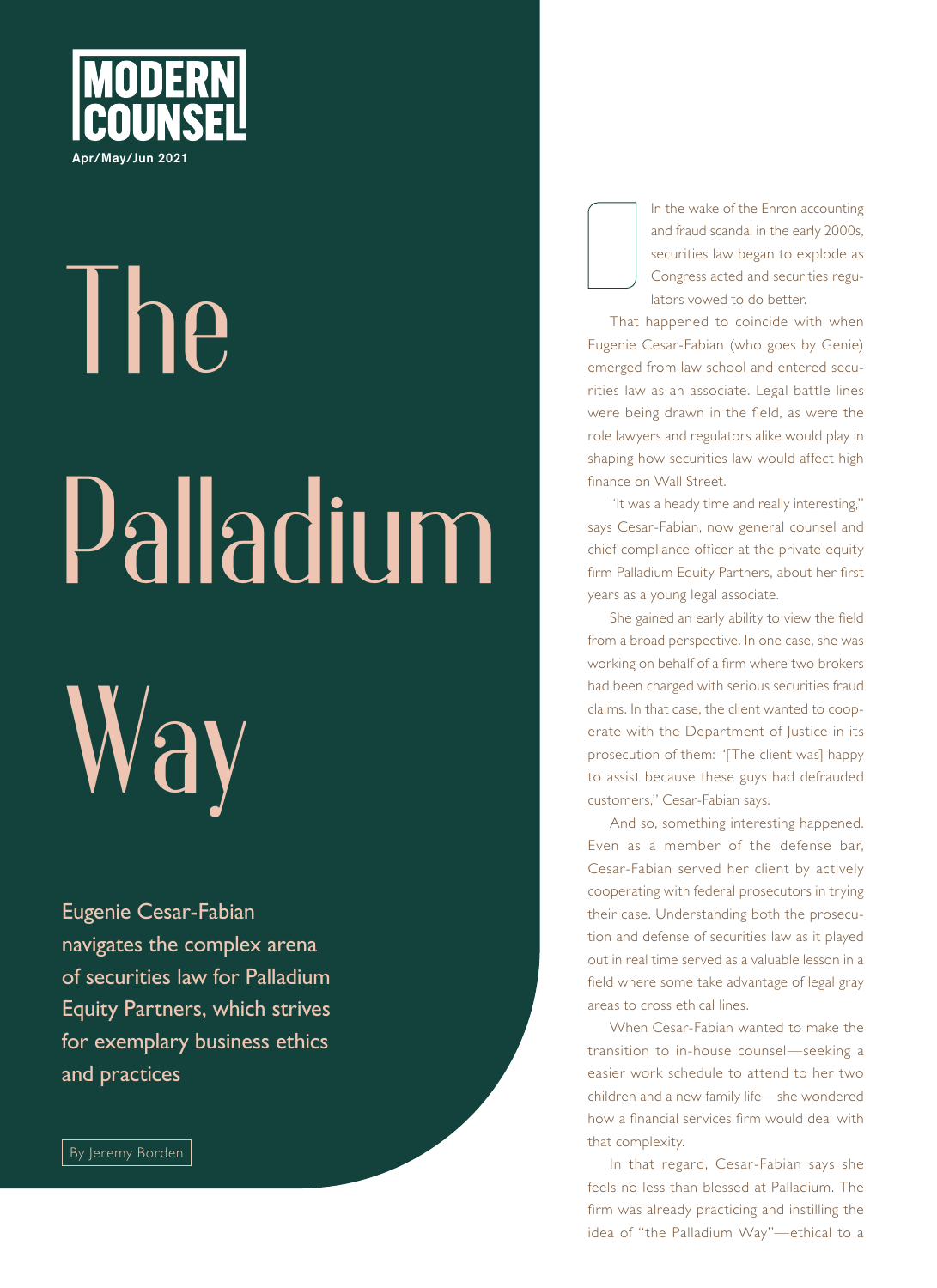

"Palladium has been a diverse, minority-owned firm since 1997. More than 70 percent and 60 percent of our employees and our partners, respectively, are minority or female. The average tenure of our senior team is more than ten years, so we've also been working together a long time.

"Inclusion is the fabric of our DNA, and we know that our team's diversity is what has made our strong culture possible. We actively work to ensure that professionals from all backgrounds and experiences have a place on our team because it is who we are and have always been."

**Eugenie Cesar-Fabian**  *General Counsel and Chief*  **Inclusion** Compliance Officer<br>Palladium Equity Partners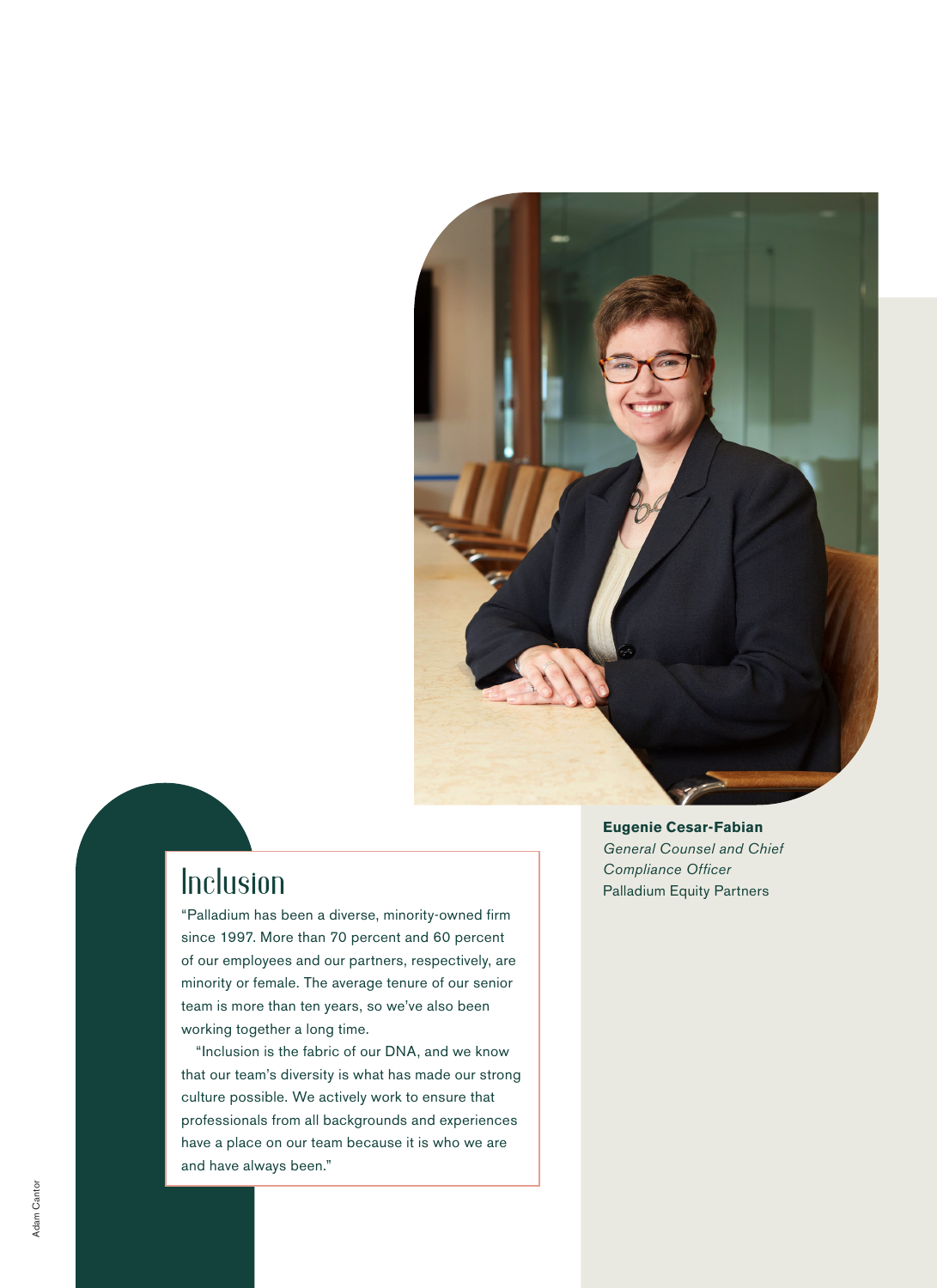fault and wanting to hold itself to the highest standards in business—long before she got there in 2011. When founder Marcos Rodriguez, who serves as chairman and CEO, began to build Palladium in 1997, he envisioned a firm that would lead the way in doing business ethically and built a culture to support that mindset.

It's a culture where profits are not the only goal, which makes Palladium an "awesome place to work," Cesar-Fabian says. In that sense, "Palladium is very much the needle in the haystack. I love it. I have friends that I will have for life."

Still, even though Palladium's culture was ripe for the kind of legal and compliance rigor that Cesar-Fabian brings to the job, it can be tough to keep up with regulators. The US Securities and Exchange Commission (SEC) only began to regulate private equity when private equity provisions of the Dodd-Frank Act went into effect in 2012. Since then, what's required of private equity firms like Palladium has become clearer, but the priorities of the SEC continue to evolve rapidly.

To ensure that Palladium is in full compliance with all regulations, Cesar-Fabian works with Associate General Counsel and Deputy Chief Compliance Officer Dominick Barbieri, a former SEC enforcement attorney, as well as outside counsel to determine priorities. She also reads "as many speeches and statements and alerts and settlement orders as I possibly can. You have to do a real-time risk assessment to determine what you think matters most," she says.

When Cesar-Fabian first joined Palladium, she wasn't sure how she'd navigate the potential minefield facing private equity as Dodd-Frank took effect and its laws were being interpreted. She remembers how difficult the move was at times. She had come from an environment at a law firm where writing ability and legal knowledge were most prized. Now, she had to set up a formal compliance operation in an uncharted regulatory environment and where everyone else was primarily focused on business transactions. Initially, it proved a "jarring transition," she says.

In the business world, unlike law practice, Cesar-Fabian explains, soft skills and an aptitude for relationship-building are key attributes. The legal research, analysis, and writing skills she had built in private practice were no longer as important as they had been. Cesar-Fabian also wasn't sure how those pursuing deals would react to the added layers of oversight and compliance.



"Top to bottom, we are all striving to do business the Palladium Way, which yields dividends. We're proving it out, and that makes me super excited."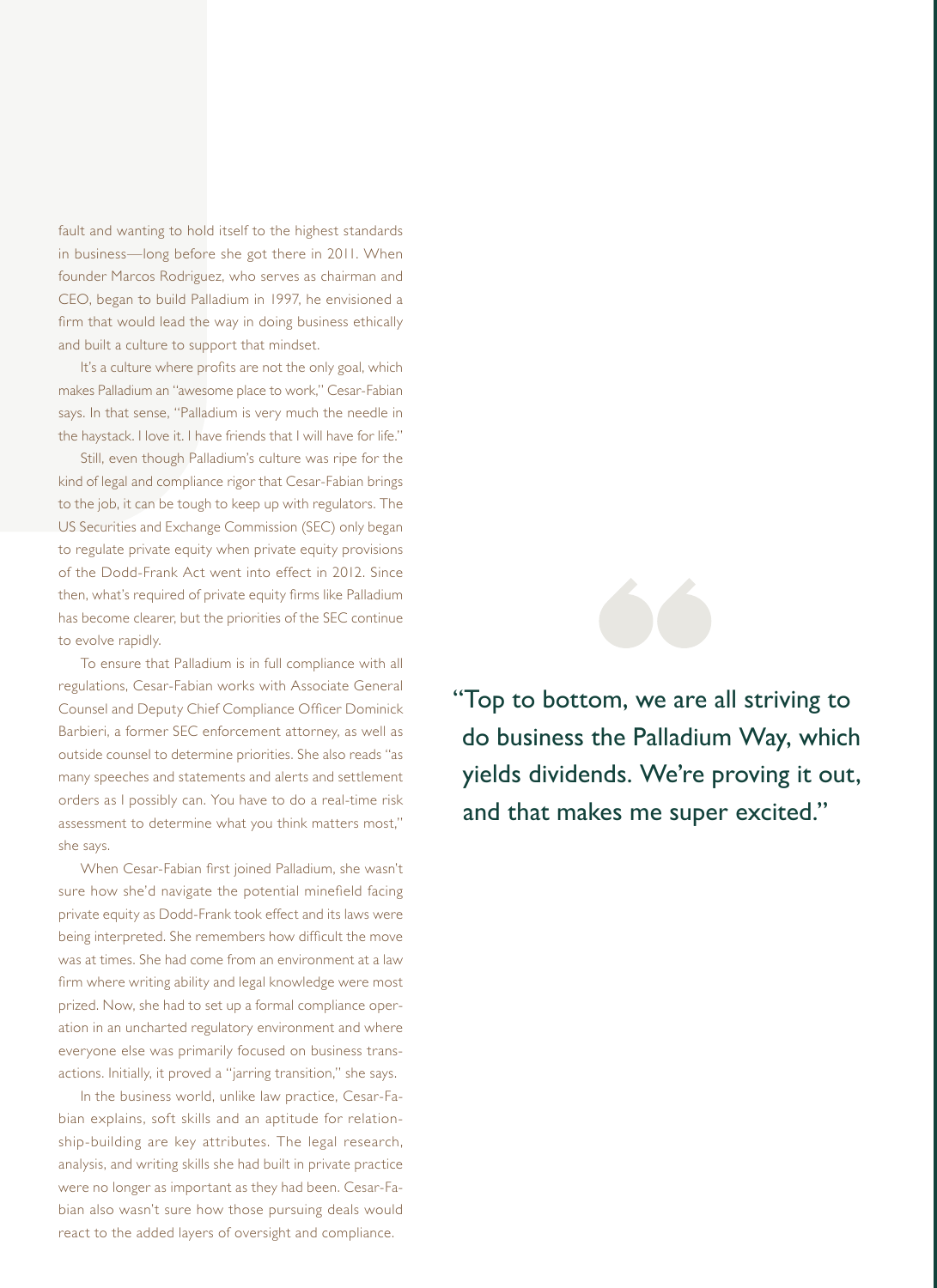Luckily, Palladium's steadfast culture of strong business ethics ensured that the ground had been tilled for Cesar-Fabian's compliance efforts long before her arrival.She remembers when an internal compliance initiative to monitor employee emails surfaced messages that said, "Should we ask Genie about this?" It showed her that the firm was seeking to do the right thing in any given transaction.

"I'm really proud of the culture we've built at Palladium," she says. "The fact they're asking is just phenomenal. It shows the tone is right and the culture is right."

The way Palladium operates its business means that it's far ahead of the curve on progressive issues that some firms have only recently begun to think about. Environmental, social, and governance (ESG) issues have become a bigger focus in recent years, which means measuring deals by not just traditional business metrics but also whether firms are sustainable in a variety of other ways.

When Palladium measured itself against key metrics recently, it found that it was already well positioned to be a leader in the field. For example, 75 percent of its current portfolio companies have minority board representation, and 75 percent have female representation.

Even with such strong figures, the firm continues to prioritize increasing diversity on its portfolio company boards, and Cesar-Fabian has taken a leading role on such initiatives at Palladium, which includes understanding and gauging success in those areas.

"Genie is one of a kind," says Bruce I. March, cochair of Greenberg Traurig's global corporate practice. "Her extraordinary commitment to diversity and inclusion is a beacon of hope and inspiration for the alternative investment industry."

During the COVID-19 crisis, Palladium showed its commitment to ESG. The company worked with leaders of companies in its portfolio to make sure they were prioritizing their employees.

"These are real people who have real families, and they have a job they're trying to do," she says. "We are extremely proud of the portfolio companies."

The business side of things also benefited in the longer term, meaning companies have been resilient. This resilience proved once again that the Palladium Way works not just from an ethical or moral standpoint, but from a business one too. "We're seeing the fruits of those efforts," Cesar-Fabian says.